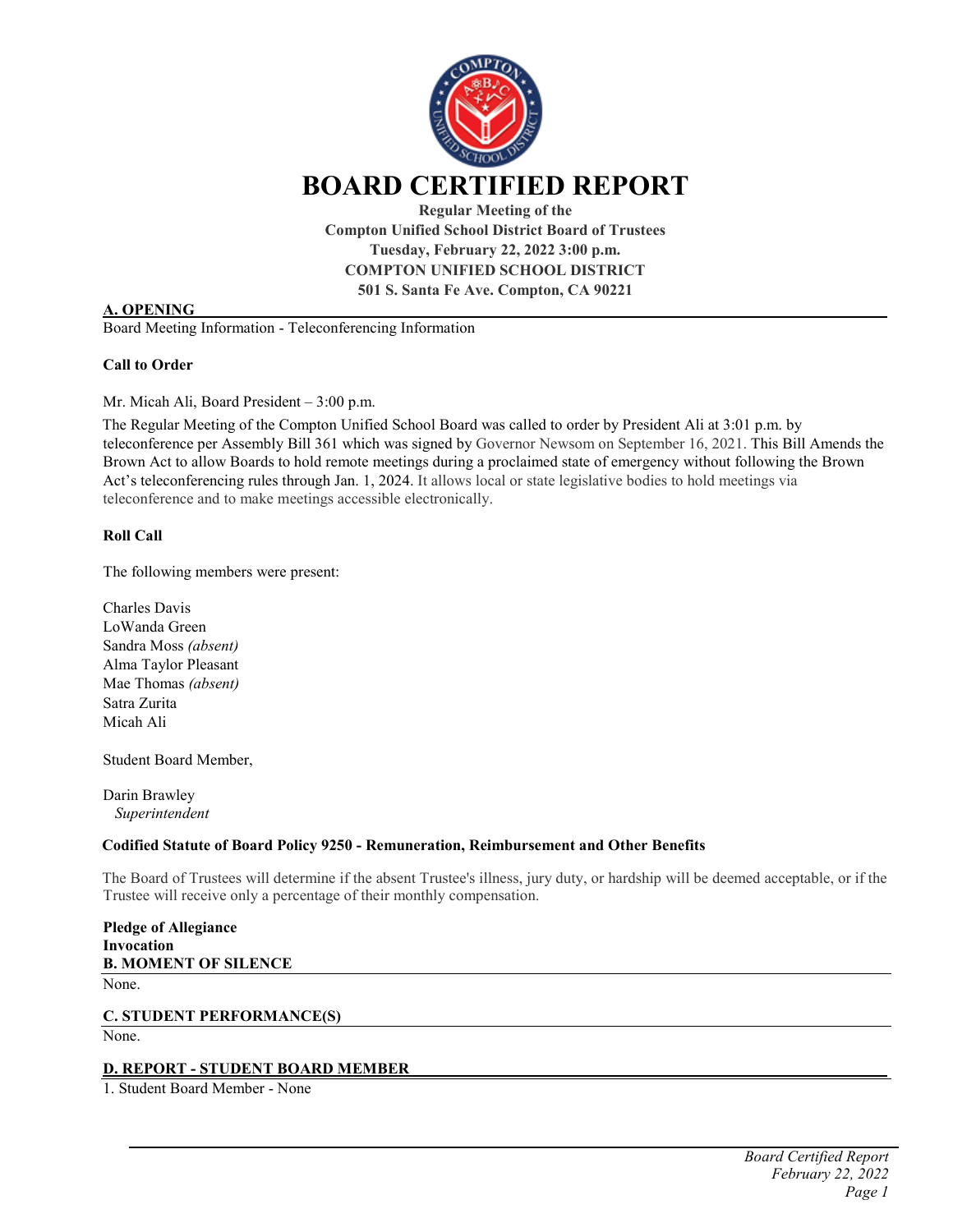# **E. PUBLIC COMMENTS ON CLOSED SESSION**

1. PUBLIC COMMENTS on CLOSED SESSION ITEMS None.

# **F. HEAR SPECIFIC CHARGES AGAINST EMPLOYEE(S) IF EMPLOYEE(S) RECEIVED A DISCIPLINARY NOTICE AND REQUESTS THAT CHARGES BE HEARD IN OPEN SESSION**

1. Hear Specific Charges Against Employee(s) if Employee(s) Received a Disciplinary Notice and Requests that Charges be Heard in Open Session

None.

# **G. CLOSED SESSION**

1. 21/22-130a - MOTION TO RECESS TO CLOSED SESSION TO ADDRESS CLOSED SESSION AGENDA. \*\*\*MOTION CARRIED\*\*\*

2. Public Employee Discipline / Dismissal / Suspension / Reassignment / Release / Nonreelection / Nonreemployment / Leave/Resignation / Reinstatement (Pursuant to Government Code Section 54957)

3. Personnel Matters Public Employee Appointments (Government Code Section 54957) Action

4. Conference with Legal Counsel - Anticipated Litigation - Significant Exposure To Litigation Pursuant To Gov Code Section 54956.9(d)(2) - 5 Potential Cases

5. Conference with Legal Counsel (Existing Litigation) - Pursuant to Government Code Section 54956.9(d)(1)

6. Conference with Legal Counsel (Anticipated Litigation) - Initiation of litigation pursuant to Government Code Section 54956.9(d)(4): One potential case

7. Matters Related to Students

- 8. Conference Labor Negotiators (Pursuant to Government Code Section 54957.6)
- 9. Conference with Real Property Negotiator
- 10. Joint Powers Agency Issue
- 11. Security Matters
- 12. Public Employees Complaints

# **H. PUBLIC COMMENTS ON OPEN SESSION**

1. PUBLIC COMMENTS - Agenda & Non-Agenda Items (Pursuant to Education Code 35145.5; and Government Code 54950, et seq.)

None.

# **I. OPEN SESSION**

1. 21/22-130b - MOTION TO RECONVENE THE REGULAR BOARD MEETING \*\*\*MOTION CARRIED\*\*\*

2. 21/22-130c - Report Out of Closed Session

No Action to Report Out

# **J. COMMUNICATIONS**

1. PRESENTATION - Local Control Accountability Plan (LCAP) Supplement and Mid-Year LCAP Update (Educational Services) Mario Marcos Presented

# **K. SUPERINTENDENT'S REPORT**

None.

**THIS IS TO CERTIFIY THAT THIS IS A TRUE AND CORRECT COPY OF THE ITEMS AS ACCEPTED AND APPROVED BY THE BOARD/SUPERINTENDENT OF THE COMPTON UNIFIED SCHOOL DISTRICT ITEM# 21/22 – 130a – 130c \_\_\_\_\_\_\_\_\_\_\_\_\_\_\_\_\_\_\_\_\_\_\_\_\_\_\_\_\_\_\_ DARIN BRAWLEY, SUPERINTENDENT**